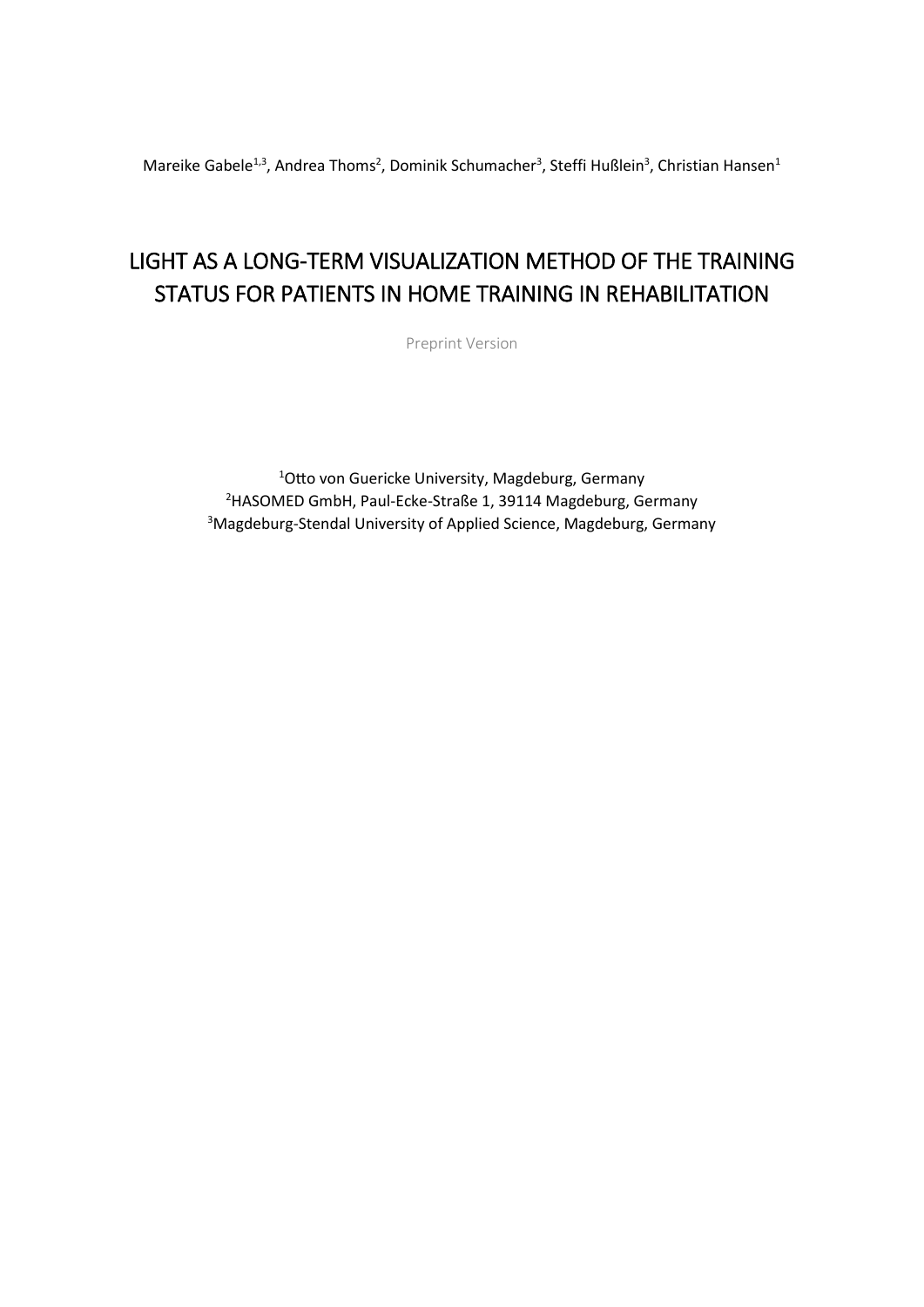## LIGHT AS A LONG-TERM VISUALIZATION METHOD OF THE TRAINING STATUS FOR PATIENTS IN HOME TRAINING IN REHABILITATION

Mareike Gabele<sup>1,3</sup>, Andrea Thoms<sup>2</sup>, Dominik Schumacher<sup>3</sup>, Steffi Hußlein<sup>3</sup>, Christian Hansen<sup>1</sup>

<sup>1</sup>Otto von Guericke University, Magdeburg, Germany <sup>2</sup>HASOMED GmbH, Paul-Ecke-Straße 1, 39114 Magdeburg, Germany <sup>3</sup>Magdeburg-Stendal University of Applied Science, Magdeburg, Germany

## Abstract

The continuation of training at home after a stay in a rehabilitation clinic requires motivation and personal responsibility. However, patients do often not achieve the required training frequency. In this work, we propose a method to visualize the training status based on light, which can be integrated into the rehabilitation process. Integrated into the personal environment, feedback is generated if training is necessary or not. Based on a first prototype, we evaluated the impact on a patient in a qualitative experimental pilot study over four weeks and the expected overall effect on patients by an expert interview. The results show an animating and rewarding impact on the patient, as well as an orientation for scheduled training days and supporting effect for regular training. This work provides a basis for further research to improve the integration of home training into the everyday life of patients and the use of feedback.

## 1 Introduction and Related Work

A rehabilitation clinic enables effective progress in cognitive and / or motor rehabilitation in a short period of time (Yoo et al. 2015: 2487, Hatem et al. 2016: 442). However, training often has to be continued at home to support long-term effects. At home, the patients are responsible for their own motivation and for carrying out the training. In home training, less than half of all patients train sufficiently (Knop 2014). One problem may also be an excessively high training frequency. The feedback given to patients usually refers to performance or physical movements. (Kearney et al. 2018:1, Ginis et al. 2016:28). However, feedback between training sessions in everyday life has been neglected. To address it, we suggest to visualize whether a training session is currently to be performed, or whether no training is currently required according to the training plan. Our research questions were:

- a) How can the training status be visualized outside of training in patient's personal environment?
- b) How does a physical permanent visualization affect patients?
- c) Are patients guided by the frequency of feedback?
- d) Is the visualization of the training status perceived as support to conduct training?

We suggest light as a feedback to provide patients with information about their training status. This is based on easy comprehensibility and a positive influence on the mood by constantly illuminated elements (Wardono et al. 2015: 342). Light is used as safety feedback on machines according to DIN EN 60204-1 or to visualize current biological data (Snyder et al. 2015). However, this is limited to the time of use. By changing the light, a nudge effect may be created. The view of vegetation or garden-like elements has a pleasant promoting effect and reducing sadness (Ulrich 2002). We propose to integrate this. The contributions are the prototypical development of a method to visualize feedback on training status in the patients' environment and the evaluation of the effect on patients for further HCI research to support patients in rehabilitation.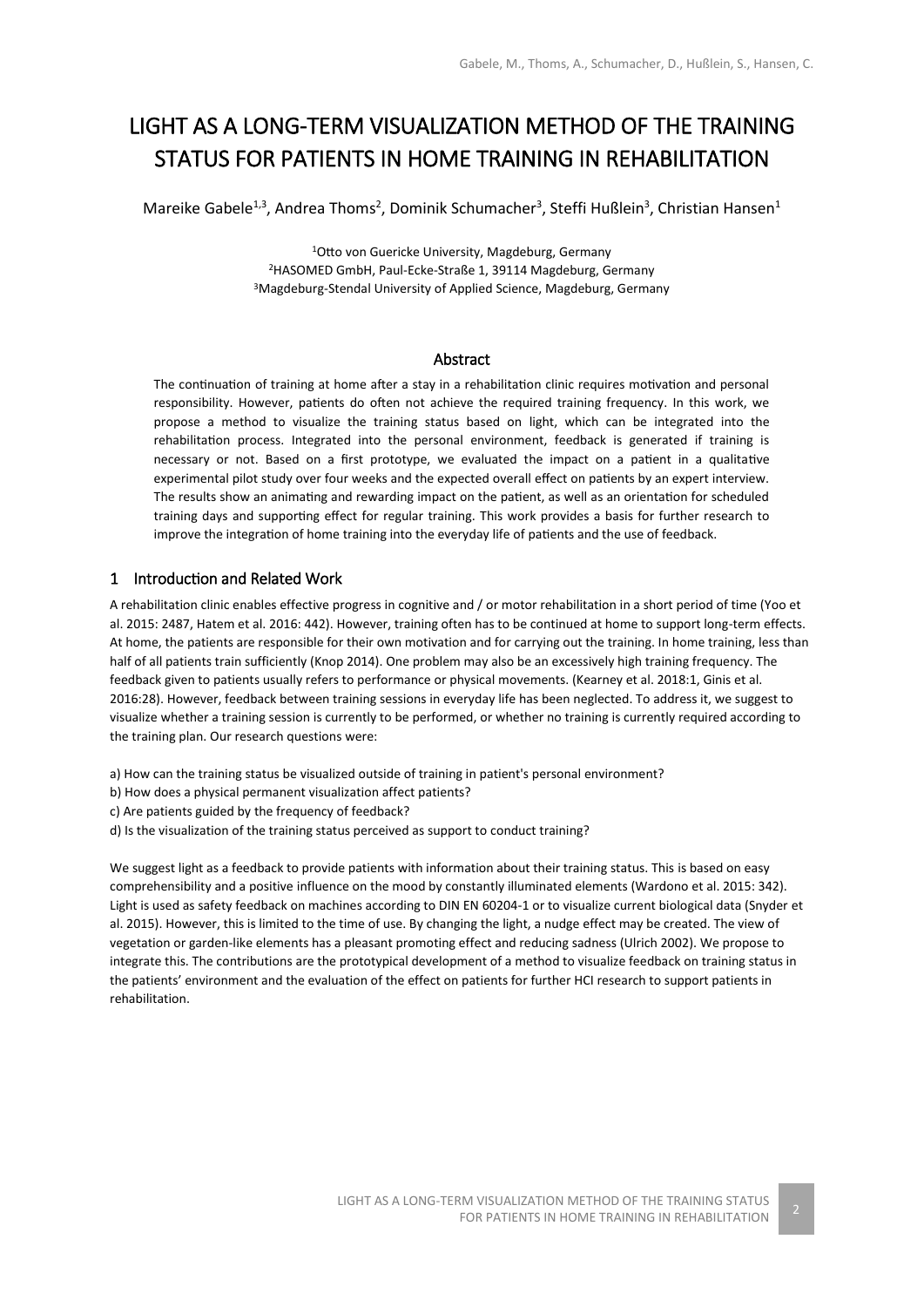## 2 Design Considerations and Prototype

A set of user-centered requirements and restrictions was identified by literature research and expert review to inform the development of a prototype (research question a). This was done with a focus on the medical aspects of rehabilitation and the emotional needs on the patient. The requirements and restrictions were developed in cooperation with interaction designers, psychologists and patients and are presented in Table 1.

| Requirements                                                              | Restrictions                                 |
|---------------------------------------------------------------------------|----------------------------------------------|
| - transfer of feedback to a physical object                               | - a supplement to training / therapeutic     |
| - visually harmonious integration into the patient's personal             | feedback, not a substitution                 |
| environment                                                               | - no visual effect like a medical object to  |
| - technical elements shall not be in the foreground                       | prevent stigmatization                       |
| - indirect interaction (visualization based on patient's interaction with | - not integrated into a smartphone, as       |
| training)                                                                 | feedback would require conscious interaction |
| - creating a connection between training and everyday life                | - no or little interaction by the therapist  |
| - can be combined with various rehabilitation trainings (software /       | required                                     |
| physical)                                                                 | - non-valued visualization of training       |
| - giving feedback on when training is needed to motivate and minimize     | performance to avoid negative feedback       |
| one's own cognitive memory requirements                                   |                                              |
| - giving feedback when no training is necessary to give the patient a     |                                              |
| sense of security regarding the training plan and to avoid too high       |                                              |
| training frequency                                                        |                                              |
| - promoting a sense of self-efficacy                                      |                                              |
| - positive reinforcement in the assumption of personal responsibility     |                                              |
| - easy to clean / disinfect and easy to grab (also for patients with      |                                              |
| motor limitations)                                                        |                                              |

Table 1. Requirements and separated restrictions for the visualization of feedback external to training sessions

This resulted in the prototypical combination of a light, initially in the form of a light-emitting diodes (LED), with a plant placed in a glass corpus in a closed physical system. Based on Arduino, HTML and Javascript, an ESP12e Wifi module is used as web server to control the light status (on / off) (Fig. 2 (1)). The Wifi module is powered by a rechargeable battery. The technology is hidden in the prototype (Fig. 2 (2)).



Fig. 2. (1) Left: Technical base of the prototype, (2) Right: Prototype during use by the patient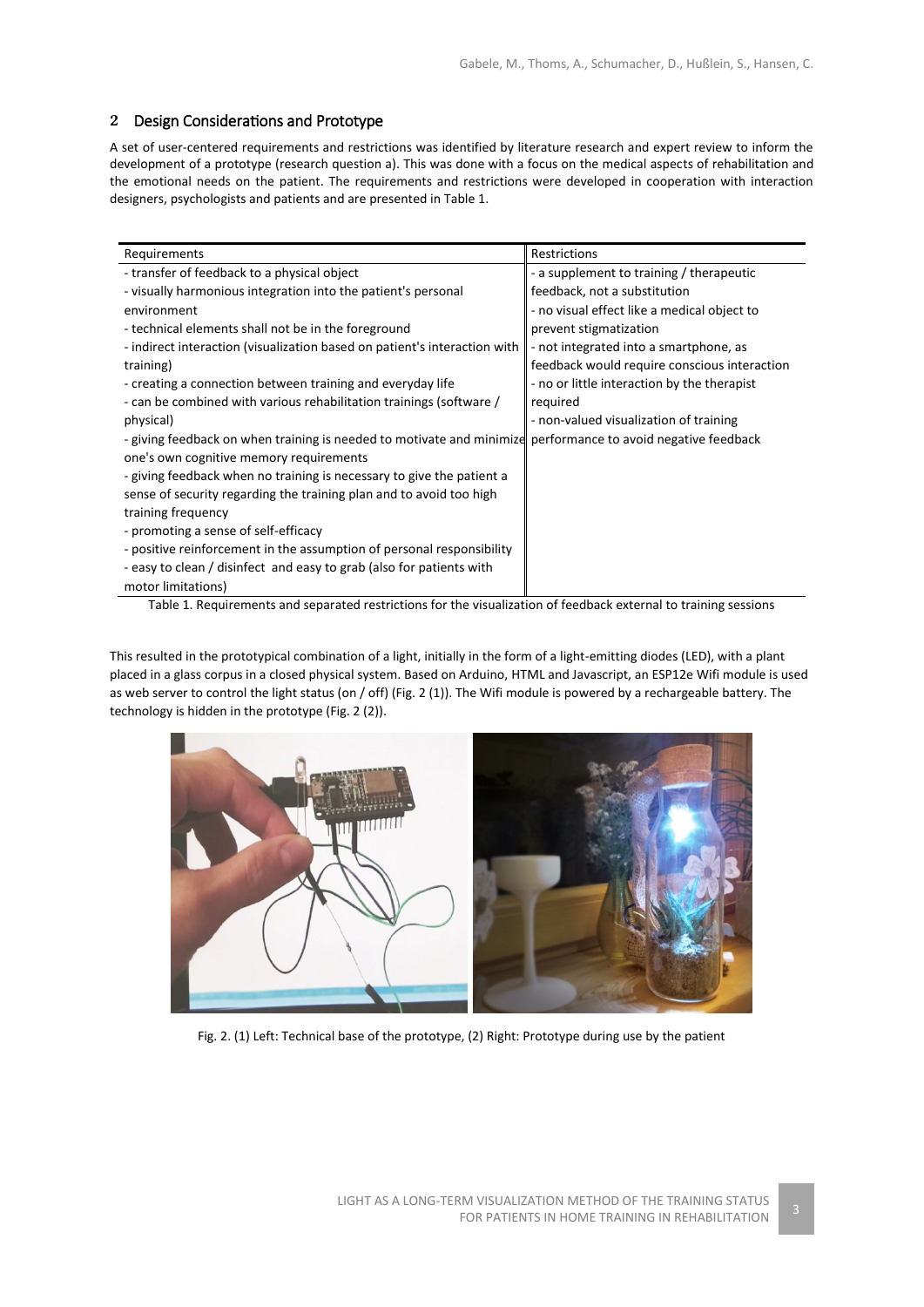## 3 Evaluation

The first use of the system by a patient and an expert evaluation allows to consider subjectively perceived effects and therapeutic aspects for use in rehabilitation. The study was conducted in Germany.

## 3.1. User Test

We conducted a qualitative explorative pilot study over 4 weeks. The participant was female, 52 years old, undergoing medical treatment and has an acquired long-term physical impairment. In consultation with her doctor, light physical training several times a week to improve strength and endurance promotes her health. The selection of the age based on the increasing frequency of illnesses and rehabilitation in older patients.

#### Method and Material:

The participant was informed about the prototype and instructed to place it visible at home as preferred. The training days chosen by the participant were Tuesday, Thursday and Sunday. There was no direct control by the participant, but by her husband who works from home and acted as our test assistant by observing her training routine. He changed the status of the LED (on/off) via web server (Wizard of Oz): On training days the LED was switched off and switched on after training. It remained switched on until the next training day began. The test assistant moved a training day once to another day and observed the participant's training behavior. Finally, the participant answered open questions on her subjectively experienced impressions during the use of the prototype and the meCue questionnaire to record user-centered evaluations in the experience of interactive technical products (Minge et al: 2013:89). Statements were evaluated on a 7-point Likert scale between strongly object (1) and agreeing completely (7). Thus a minimum of 3 and a maximum of 21 could be achieved per category. Overall rating was between bad (-5) and good (5).

#### Results:

The participant perceived the switching on of the light as training success (b) and described the subjectively experienced emotions 'proud' and 'satisfied'. With the light switched off, her emotional response was reported as 'spurred on' and 'prompted'. The meCue questionnaire scored the following ratings: Usefulness (20), Usability (18), Visual Aesthetics (21), Status (16), Binding (17), Use Intention (16) and Product Loyalty (18). Furthermore, for positive emotions AP (18) and DP (16) and for negative AN (3) and DN (3). The overall rating was 4. The participant did not indicate that she arranged her training behavior according to the day of the week, but rather according to the light status (c). The test assistant also reported that after changing the training day, the participant trained on the day indicated by the light rather than her schedule training day. The participant stated that the light had a supportive effect on conducting the training (d). By positioning the light in the personal living space, it was often perceived when walking past. The technique of the system was not consciously perceived during use.

## 3.2. Expert Interview

The expert interview was conducted with the head psychologist of an outpatient clinic.

#### Method and material:

The prototype was demonstrated to the expert and explained to him with a video recording. An oral, semi-structured expert interview was conducted afterwards.

#### Results:

The expert rated the method as a good, coherent and functioning system (a). The interviewee stated that the system transfers responsibility to patients and thereby inspires confidence (b). He indicated that it may have a life-affirming effect and, in combination with the plant, conveys a lively atmosphere. This is important for diseases that may be fatal despite rehabilitation. The interviewee also stated that the system communicates, in a positive way, that the patient is being involved in therapy and achieved something. The feedback is presented in an easily understandable way. The expert assumed that the system supports and motivates patients to conduct training (d). He concluded that it can be used in this way for patients.